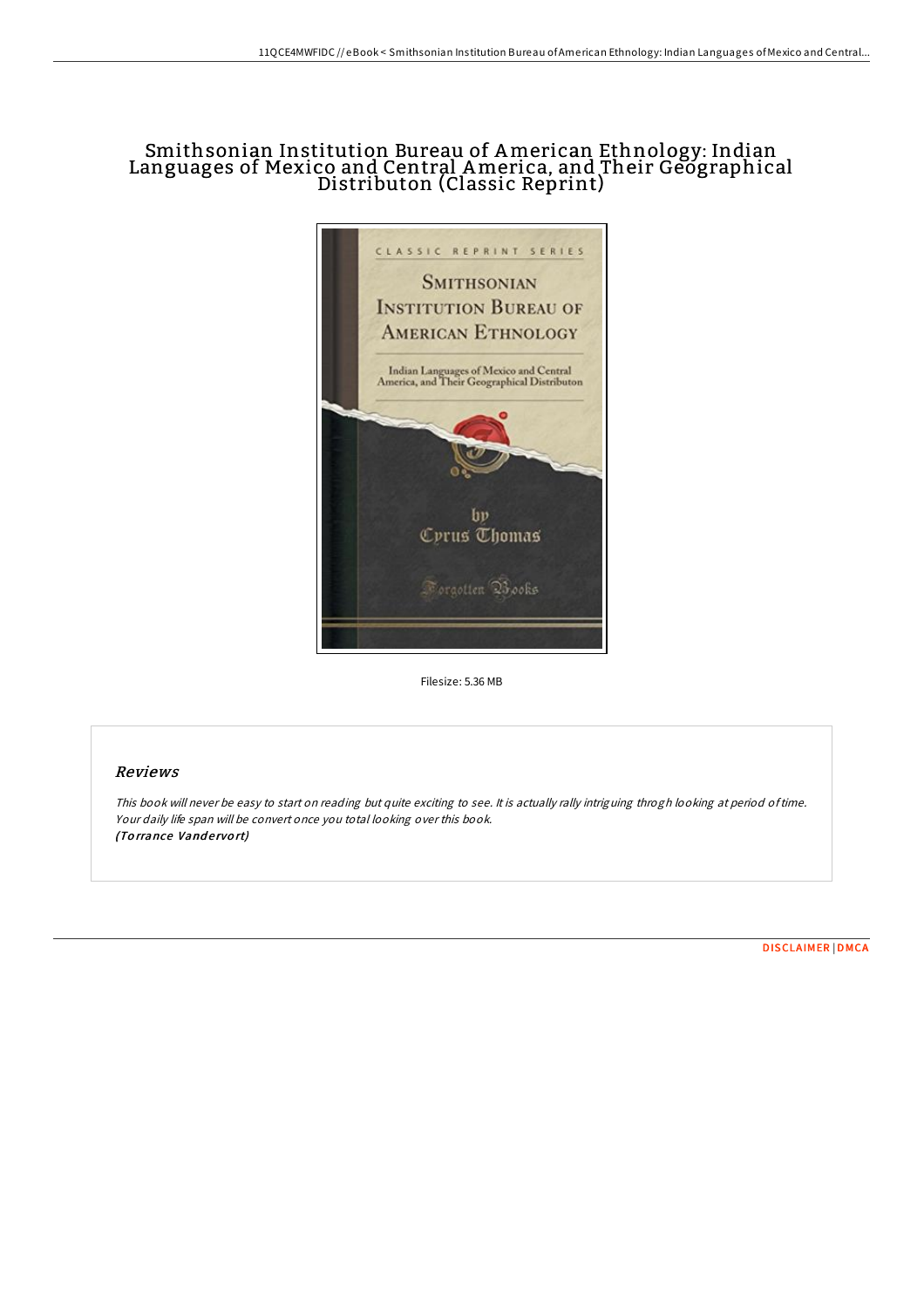#### SMITHSONIAN INSTITUTION BUREAU OF AMERICAN ETHNOLOGY: INDIAN LANGUAGES OF MEXICO AND CENTRAL AMERICA, AND THEIR GEOGRAPHICAL DISTRIBUTON (CLASSIC REPRINT)



Forgotten Books, United States, 2015. Paperback. Book Condition: New. 229 x 152 mm. Language: English . Brand New Book \*\*\*\*\* Print on Demand \*\*\*\*\*.Excerpt from Smithsonian Institution Bureau of American Ethnology: Indian Languages of Mexico and Central America, and Their Geographical Distributon About the year 1895 Maj. J. W. Powell, Director of the Bureau of American Ethnology, determined on the preparation of a linguistic map of that part of North America south of the Mexican boundary, having in view the extension southward of the classification and mapping of the linguistic families north of that border. Dr. Cyrus Thomas was assigned the task of assembling the preliminary data and the preparation of a sketch map, but the death of Major Powell before the research had assumed final shape, and the assignment to Doctor Thomas of more urgent work, necessitated delay in the completion until the latter part of 1908. At that time Dr. J. R. Swanton, who had entered on a study of the languages of the tribes of the lower Mississippi valley and the Gulf coast, became interested in the linguistic classification of the tribes of middle America, and on the joint suggestion of Doctors Thomas and Swanton copies of the map were prepared and submitted to a number of students who had devoted attention to the languages and ethnology of Mexico and Central America, soliciting criticism and making inquiry respecting the advisability of publication at this stage. The following anthropologists responded, furnishing valuable data: Dr. Carl Sapper, Dr. A. L. Kroeber, Dr. Frederick Starr, Dr. Nicolas Leon, Dr. H. Pittier de Fabrega, Dr. A. M. Tozzer, Senor Francisco Belmar, Dr. Ale Hrdli ka, and Dr. Franz Boas. Corrections and additions were made in accordance with some of the suggestions oFered, bringing the classification and the map as nearly to...

 $\overline{\text{pos}}$ Read Smithsonian Institution Bureau of American Ethnology: Indian Languages of Mexico and Central America, and Their Geog[raphical](http://almighty24.tech/smithsonian-institution-bureau-of-american-ethno-3.html) Distributon (Classic Reprint) Online

 $\blacksquare$ Download PDF Smithsonian Institution Bureau of American Ethnology: Indian Languages of Mexico and Central America, and Their Geog[raphical](http://almighty24.tech/smithsonian-institution-bureau-of-american-ethno-3.html) Distributon (Classic Reprint)